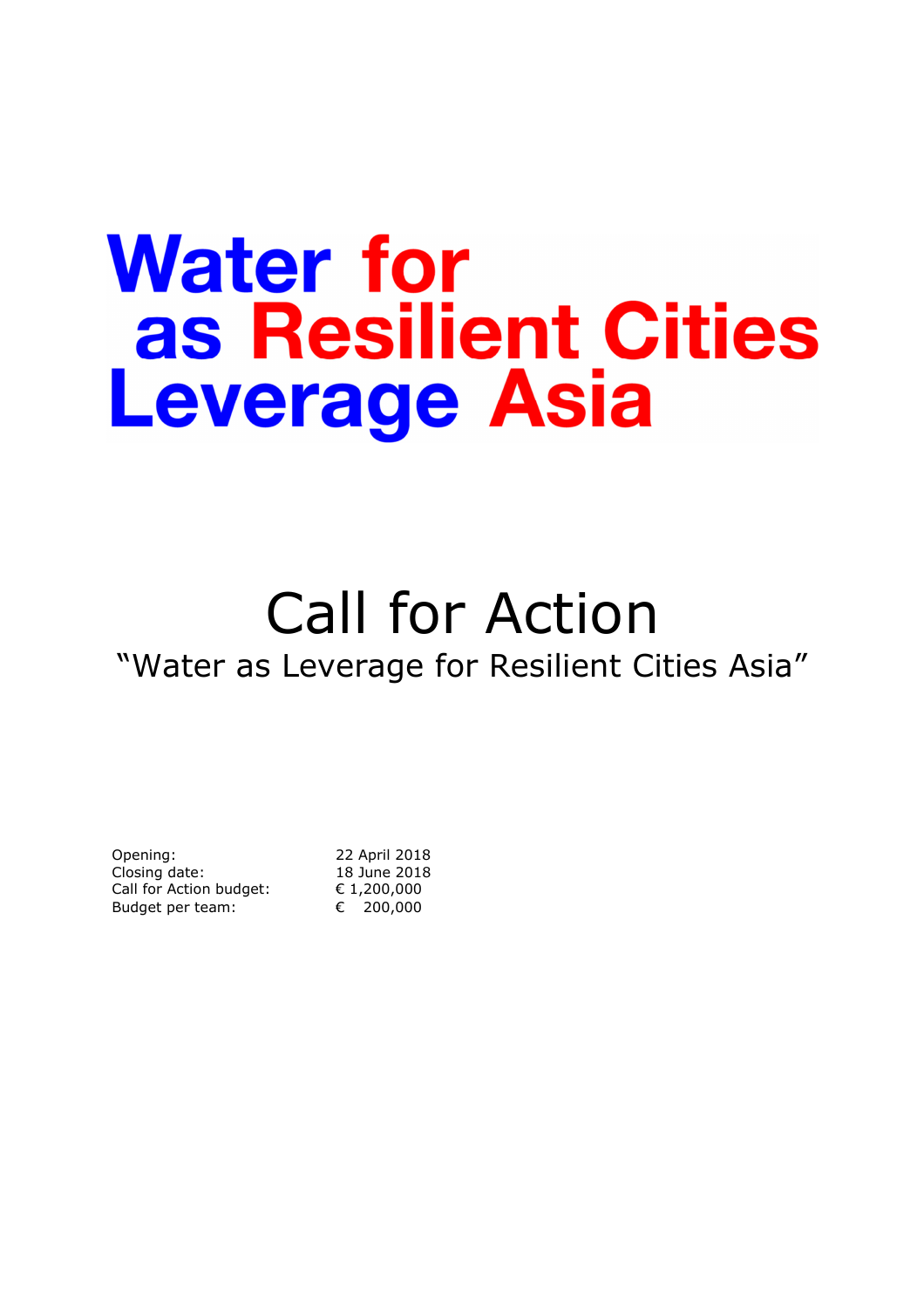

# Table of contents

| $\mathbf{1}$   |     |  |  |  |  |
|----------------|-----|--|--|--|--|
| $\overline{2}$ |     |  |  |  |  |
| 3              |     |  |  |  |  |
| 4              |     |  |  |  |  |
|                | 4.1 |  |  |  |  |
|                | 4.2 |  |  |  |  |
|                | 4.3 |  |  |  |  |
|                | 4.4 |  |  |  |  |
| 5.             |     |  |  |  |  |
| 6              |     |  |  |  |  |
|                | 6.1 |  |  |  |  |
|                | 6.2 |  |  |  |  |
| $\overline{7}$ |     |  |  |  |  |
| 8              |     |  |  |  |  |
| 9              |     |  |  |  |  |
| 10             |     |  |  |  |  |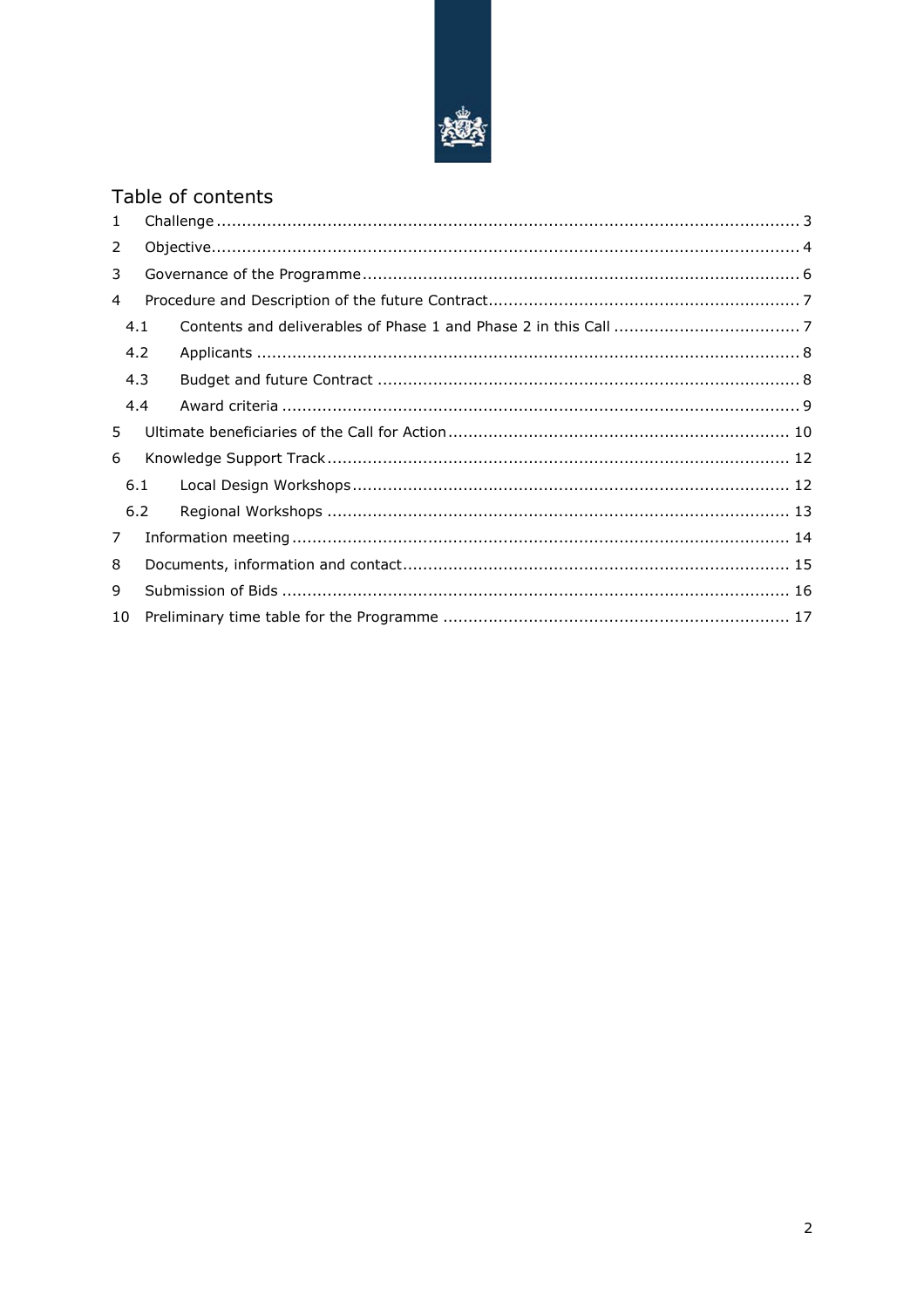

## 1 Challenge

The climate crisis is a water crisis. Nine out of every ten natural disasters are water-related. Between 1995 and 2015, wind and water caused 1.700 billion dollars' worth of damage worldwide, according to UN estimates. Without water, there can be no energy and no food. Periods of too much water and increasing "extremes" alternate with periods of far too little water; periods of drought align with flows of refugees and conflicts. While we are depleting our natural water supplies at a ruinous rate, rising seas levels are jeopardizing our cities and deltas. If there is no water women and children have to walk to the wells, but if there is water these women lead their communities towards more prosperity while their children go to school and progress even further.

The choice between prevention and repair is false. Both are essential. We need to start at the source: to reduce greenhouse gas emissions, and make efficient and careful use of our planet and all its resources. At the same time, we need to prepare boldly, comprehensibly and inclusively for tomorrow's extremes.

Nowhere on earth are water-related disasters as widespread and costly, both in terms of human life and loss of (social) wealth, as in South and South East Asia. Asian cities account for 83 percent of the population affected by rising sea levels. Only a better understanding of the complex risks will allow us to eliminate those risks from the world effectively. Recognizing that water can also be used as leverage helps us identify opportunities for real change, for transformative projects everywhere and on every scale.

Water is therefore the leverage for impactful and catalytic change, yet according to the Netherlands Special Envoy for International Water Affairs, Henk Ovink, we lack an inclusive, holistic and innovative approach in his words: "it takes millions to invest billions wisely". Water as Leverage will provide this innovative, inclusive and comprehensive approach and this process of engagement for resilient and sustainable innovations and help generate the necessary investments for the bankable, innovative and integral urban water projects that are developed and supported locally. These projects will provide real climate resilience in cities facing major water challenges as a result of climate change. The ambition of Water as Leverage is to become a programme that generates multiple bankable climate resilience projects globally following this first Call for Action which serves as a pilot.

The Netherlands Ministry of Foreign Affairs, the Netherlands Special Envoy for International Water Affairs and the Netherlands Enterprise Agency partner with the cities of Chennai, Khulna and Semarang, the Asian Infrastructure Investment Bank (AIIB), the Dutch Development Bank (FMO), the Global Centre of Excellence on Climate Adaptation, Partners for Resilience and 100 Resilient Cities. Together they challenge interdisciplinary teams to build local coalitions and partner to develop bankable, innovative and comprehensive urban water proposals for the cities of Chennai (India), Khulna (Bangladesh) and Semarang (Indonesia) to address their urgent water and climate adaptation needs. The Water as Leverage programme is endorsed by the UN/World Bank High Level Panel on Water.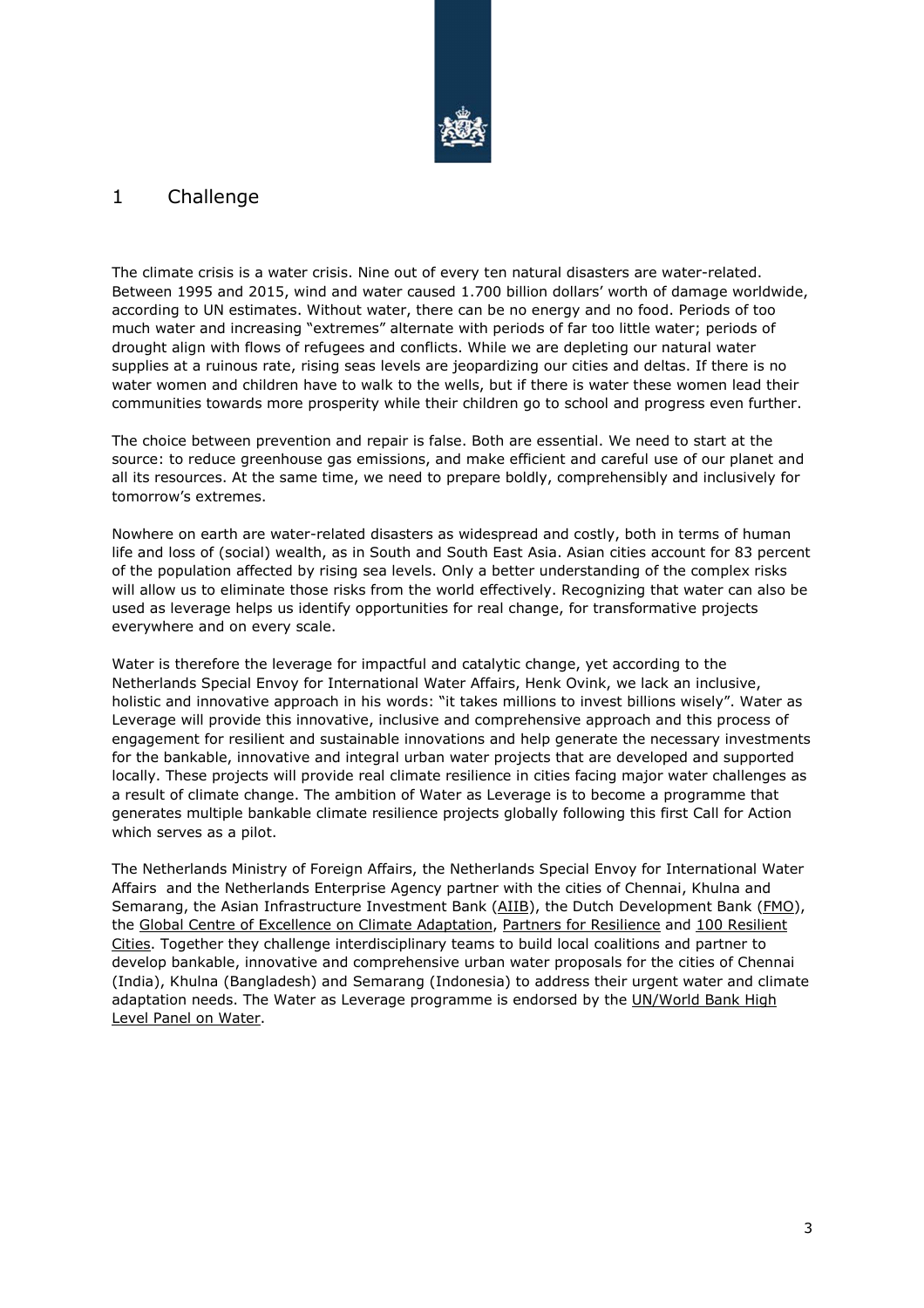

# 2 Objective

This Call for Action focuses on the pre-project preparation phase (see below). The premise of this collaborative pre-project preparation Call is to include all stakeholders from the beginning: local governments, NGOs and businesses, international and local experts in the teams and partners with funding capacity for the proposals to be developed (i.e. development banks, public and private partners).



*Figure 1: Typical Project Development Timeline* 

The objective of this Call for Action is to develop bankable, innovative and comprehensive Proposals for Urban Water Projects for the cities of Chennai (India), Khulna (Bangladesh) and Semarang (Indonesia) to address the urgent water and climate adaptation needs. The proposals should have local support, a focus on physical infrastructure and be developed with local partners.

The goal is to connect the best proposals for bankable implementable projects to funding opportunities and (co-)financiers, such as AIIB and FMO. The proposals must therefore be developed with a feasibility component and a preliminary costs benefits analysis to ensure the necessary evaluation for bankability. The role of the cities and the Netherlands Enterprise Agency (RVO.nl), in close cooperation with AIIB and FMO, is crucial in moving the results of the call further towards implementation. AIIB and FMO will help identify bankable projects, support their development and open its capacity for implementation.

The following elements should be taken into account and are described in more detail in the document 'Setting the Scene', downloadable from www.waterasleverage.org:

#### **1) Proposals will be embedded in a complex planning context**

Each city has different vulnerabilities in relation to water-related risks and their capacity to deal with these risks. The interaction with local stakeholders in the design workshops and through the Knowledge Support Track will strengthen local capacity in order to help move these projects forward. In this way, Water as Leverage aims to strengthen the local institutional environment to enable the results of the Call to be implemented within the complexity of the local planning context.

#### **2) Comprehensive proposals that endorse strategies combining water and urban challenges**

The outcome of Water as Leverage's prospective research is described in the background document 'Setting the Scene'. This document describes urban planning strategies to tackle water issues in combination with urban dynamics, as well as a series of questions that touch upon cityspecific issues. They are described as potential pathways that should help the applicants transform their proposals into relevant project plans.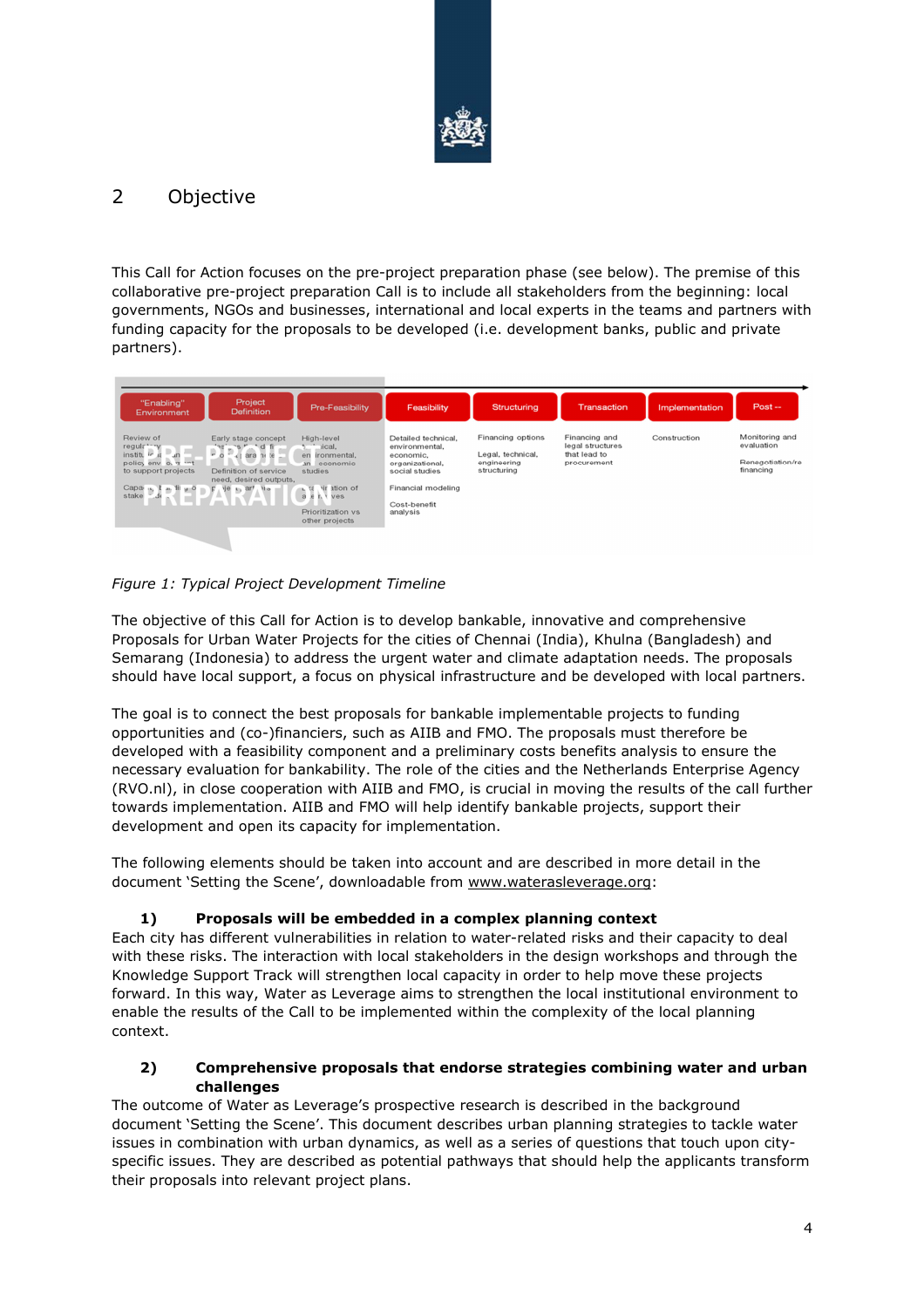

#### **3) Water as Leverage asks for processes that incorporate local expertise into concrete solutions with global resonance**

The aim of the Call for Action is that the winning multidisciplinary teams will propose transformative solutions with the potential of being scaled up and replicated across Asia and the world. Furthermore, starting in the cities of Chennai, Khulna and Semarang, the aim is to create an adaptable working methodology that will become a foundation for future coalitions with other cities where similar challenges are at stake and where local solutions can define global strategies and vice versa. The regional workshops, described in paragraph 6.2 will be used for this purpose.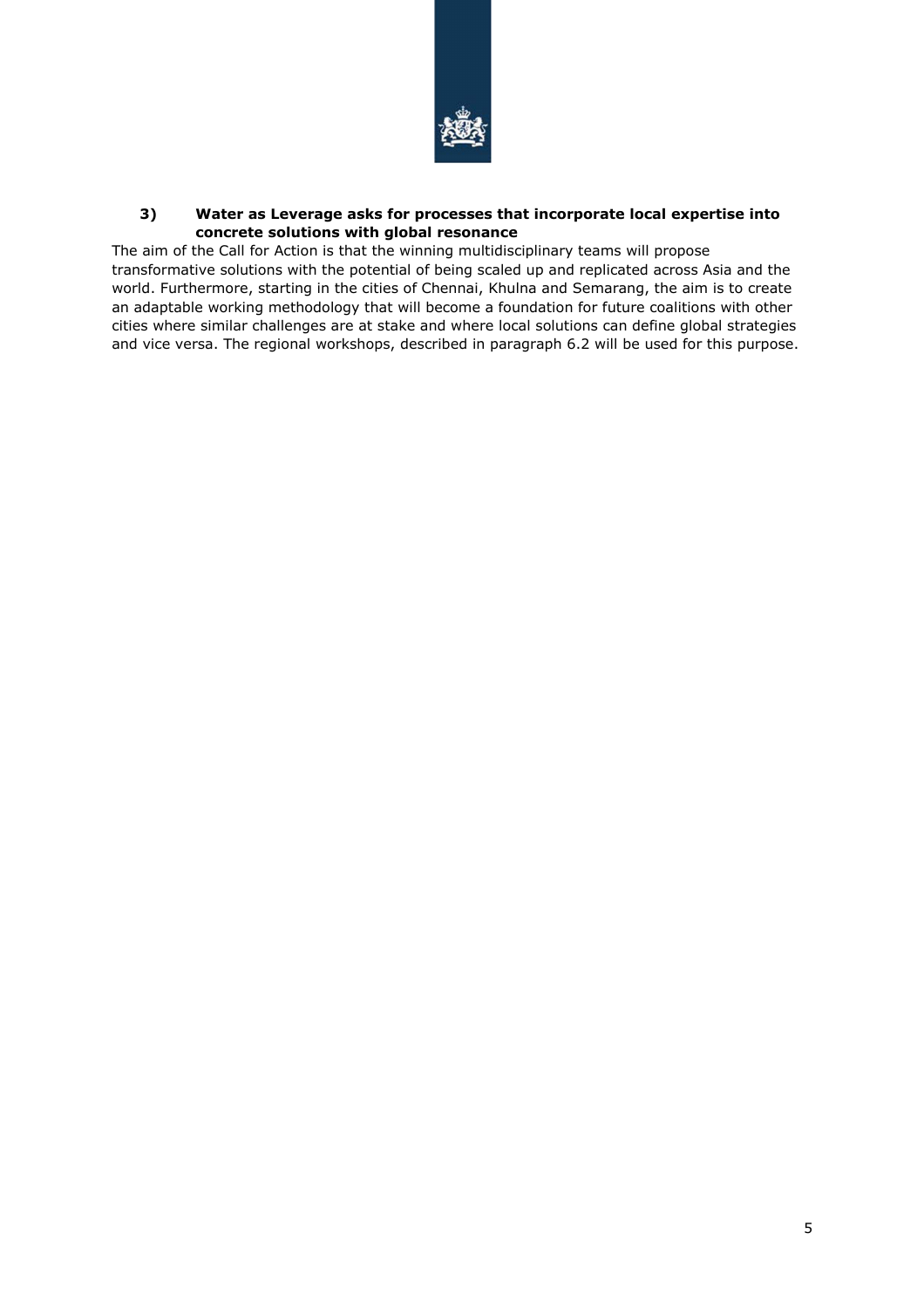

### 3 Governance of the Programme

- **Commissioner:** This Call for Action is commissioned by The Netherlands Ministry of Foreign Affairs and the Netherlands Special Envoy for International Water Affairs, Henk Ovink.
- **Contracting Authority:** The Netherlands Enterprise Agency (RVO.nl) serves as the Contracting Authority and executing agency of the programme including this Call for Action.
- **Ultimate Beneficiaries:** The Netherlands Enterprise Agency (RVO.nl) is partnering with the cities of Chennai, Khulna and Semarang. These cities are the ultimate beneficiaries of the results of the Call.
- **Applicants Call for Action:** Internationally operating multi-disciplinary teams, consisting of international and local experts and/or organisations, responding to the Call for Action are the applicants.
- **Advisory Board Water as Leverage:** After the closing of the call, between phase 1 and 2, and at the end of phase 2, the Advisory Board of Water as Leverage is responsible for advising the contracting agency on
	- 1. The selection of multidisciplinary teams;
	- 2. The selection of conceptual designs to be further developed in the second phase;

3. The project designs and proposals to be presented to the ultimate beneficiaries and potential funders.

The Advisory Board is chaired by the Netherlands Special Envoy for International Water Affairs. The Members are:

- 1. Representatives from the three cities (Chennai, Khulna and Semarang),
- 2. Representative from 100 Resilient Cities,
- 3. Representative from the Global Centre of Excellence on Climate Adaptation
- 4. Representative from the International Architecture Biennale Rotterdam

The Observers to the Advisory Board are

- 1. The Asian Infrastructure Investment Bank
- 2. FMO, the Dutch Development Bank

These Observers will also share their knowledge and expertise during the workshop(s) on the Requirements for a Bankable Project.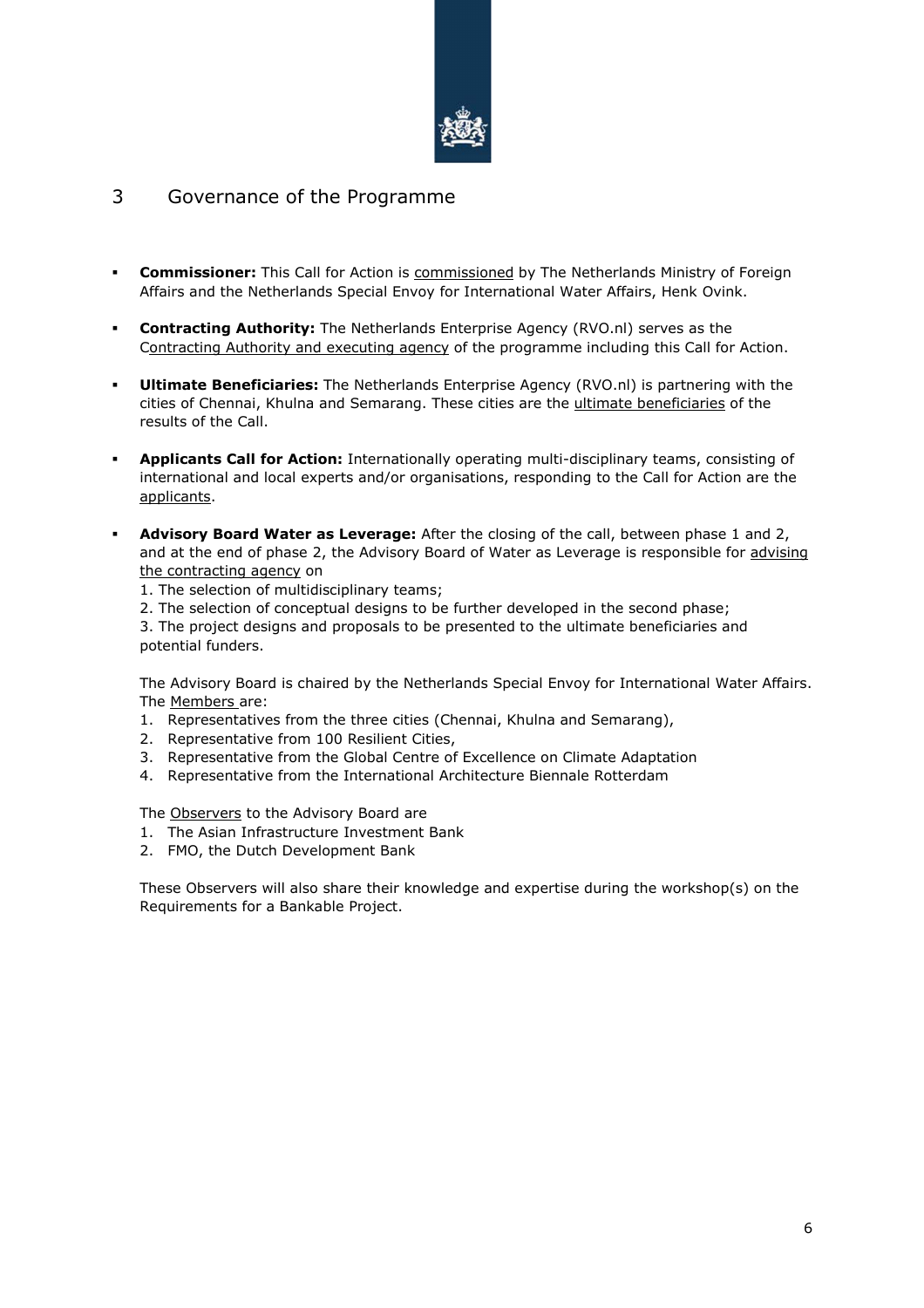

# 4 Procedure and Description of the future Contract

The Netherlands Enterprise Agency (RVO.nl) will organise the Call for Action in the form of an open competition. Please refer to the Water as Leverage Guidelines (WaL Guidelines) for more details about the procedure. RVO.nl intends to award a contract to six (6) teams, two (2) teams per city following a selection procedure during which the submitted Bids will be assessed according to the award criteria.

As their end result, winning teams are expected to deliver up to three bankable proposals for innovative, integral and locally supported urban water projects with a focus on physical infrastructure.

The submitted proposals will be assessed and the teams behind the two highest ranked bids per City that score above the quality threshold will be awarded a contract for a pre-defined price. The competition consists of two phases:

- **Phase 1:** Research and Analysis for the Development of Conceptual Designs
- **Phase 2:** Development of Proposals for Urban Water Projects

After each phase a selection and assessment will take place. Only the best and most viable deliverables will be developed further.

The following standards/guidelines should be taken into account during the process and with regard to the deliverables:

- IFC's Environmental and Social Performance standards (responsibilities for managing environmental and social risks)
- OECD guidelines for Multinational enterprises: code of responsible business conduct.
- Principles on Valuing Water of the UN/World Bank High Level Panel on Water to sustainably, efficiently and inclusively allocate and manage water resources, and to deliver and price water services accordingly.

#### **4.1 Contents and deliverables of Phase 1 and Phase 2 in this Call**

#### *Phase 1: Research and Analysis for the Development of Conceptual Designs*

In this phase the teams develop **three (3) to five (5) Conceptual Designs** for potential solutions to the challenges, based on new and/or existing research and analysis. Conceptual Designs could entail, but are not limited to, a combination of drawings, calculations, reflection on policy/information and a steering document for the topics to be discussed at the first local Design Workshop.

At the end of phase 1, the **deliverables** for each team should include but are not limited to: an accessible midterm review digital report and a presentation that includes at least the three to five Conceptual Designs for potential solutions to (a selection of) the challenges identified in one of the three cities. The potential solutions should be projected on a site within the city of choice. The deliverables should address bankability and the team's vision on the way these Conceptual Designs could be developed into Proposals for Urban Water Projects.

Based on the results of the midterm review for each Conceptual Design a go/no-go decision will be made by the Contracting Authority to decide whether and which conceptual designs are suitable for further development in Phase 2. It is up to the teams to decide which of these selected Conceptual Designs (with a 'go' from the Contracting Authority) will be developed further, with a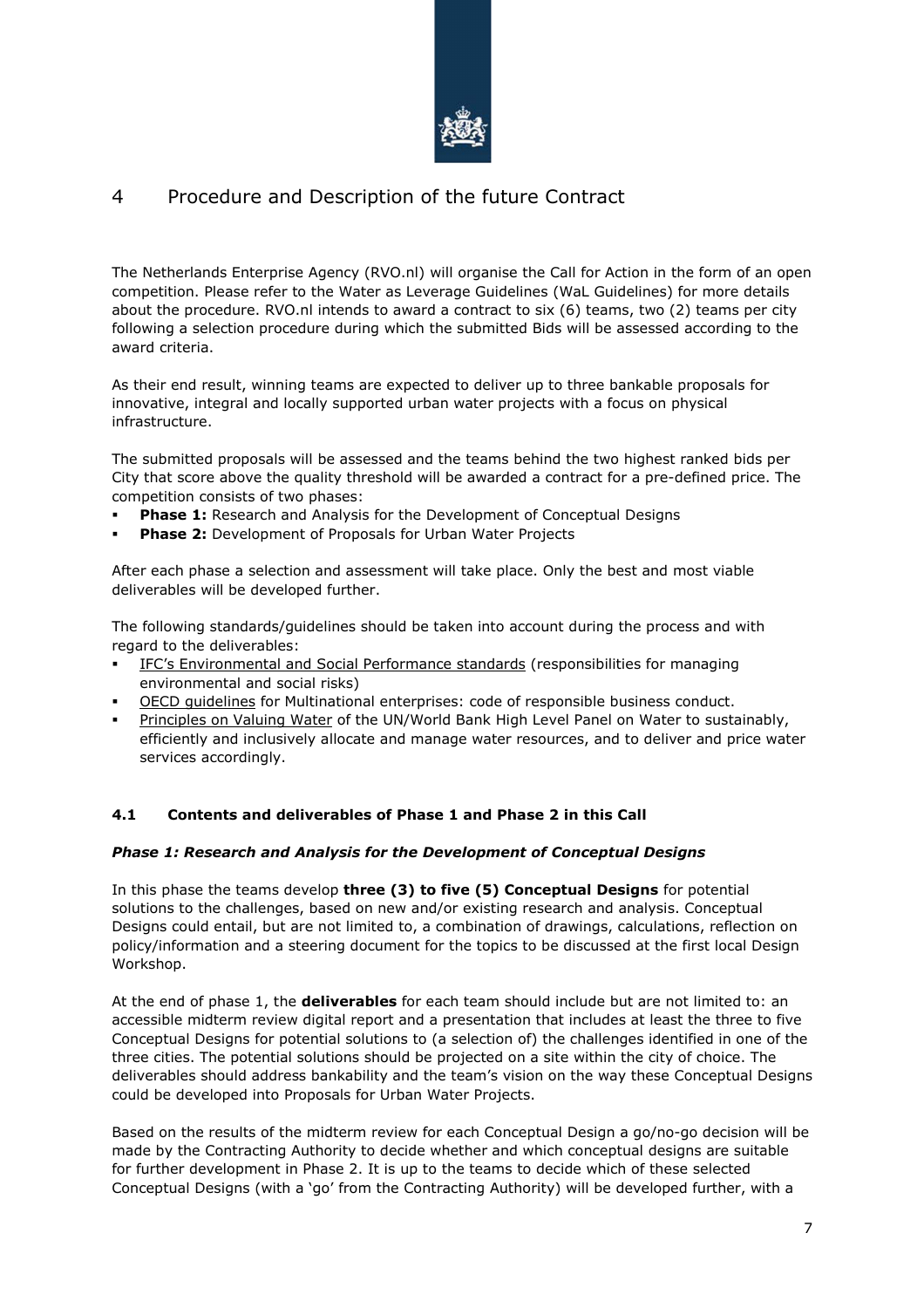

minimum of one  $(1)$  and preferably up to three  $(3)$ . If a team ends up with not having a Conceptual Design with a 'go' at the end of phase 1, the Contract will end.

#### *Phase 2: Development of Proposals for Urban Water Projects*

In this phase up to three Conceptual Designs from Phase 1 are transformed into **Proposals for Urban Water Project(s)** with a focus on physical infrastructure. These should serve as solutions to the challenges in the cities.

At the end of Phase 2, the **deliverables** for each team should include but are not limited to, an accessible digital report and presentation that includes at least:

- Project designs up to three site-specific bankable design solutions:
- A feasibility component and a preliminary costs benefits analysis (to ensure the necessary evaluation for bankability);
- Implementation strategies for the Proposal for Urban Water Project(s) that identify partners, timing and funding potential. This includes a reflection on the fit of the Proposal within the processes, procedures and conditions of potential funders, specifically AIIB and FMO.

The combination of Phase 1, "Research and Analysis for the Development of Conceptual Designs" and Phase 2, "Development of Proposals for Urban Water Projects" operationalises the pre-project preparation phase and prepares the uptake of these Proposals into the feasibility phase, see Figure 1. The feasibility phase itself is not part of the Contract within the Water as Leverage programme. The feasibility phase entails for example detailed technical and financial feasibility, ESIA and other assessments to refine the Proposals for Urban Water Projects into implementable projects.

To smoothen this transition, the teams behind the winning proposals of phase 2 will be introduced by the Contracting Authority to the potential funder(s) (amongst others AIIB and FMO) to present their winning proposals. This event will be attended by RVO.nl, the Special Envoy for International Water Affairs, the relevant partnering city and if necessary other partners of the Water as Leverage Programme.

#### **4.2 Applicants**

Applicants responding to the Call for Action should be internationally operating multi-disciplinary teams of water, climate, urban, financial and other experts. The teams consist of international and local experts and/or organisations. Experts and organisations can be private, non-profit, not-forprofit or educational. Applicants should maintain a clear focus on youth and gender balance while compiling their teams and proposals. RVO.nl will award a contract to the main contractor of the winning team.

#### **4.3 Budget and future Contract**

The predefined contract price (for phase 1 and phase 2 combined) is  $\epsilon$  200,000.00 per selected team, which should include all team's costs (time commitment of staff members, travel & DSA costs etc.). The contract price is exclusive of Dutch VAT, inclusive of local VAT. If any duties, custom fees, taxes or other charges are applicable then these should be included in the predefined contract price.

No budget will be transferred from one City within the Call to another, unless there are no bids that meet the quality threshold, described in the document 'WaL guidelines' for a given City. In such an event, the Contracting Authority reserves the right to reallocate the remaining budget to other Cities (thereby allowing more contracts to be awarded for the remaining Cities).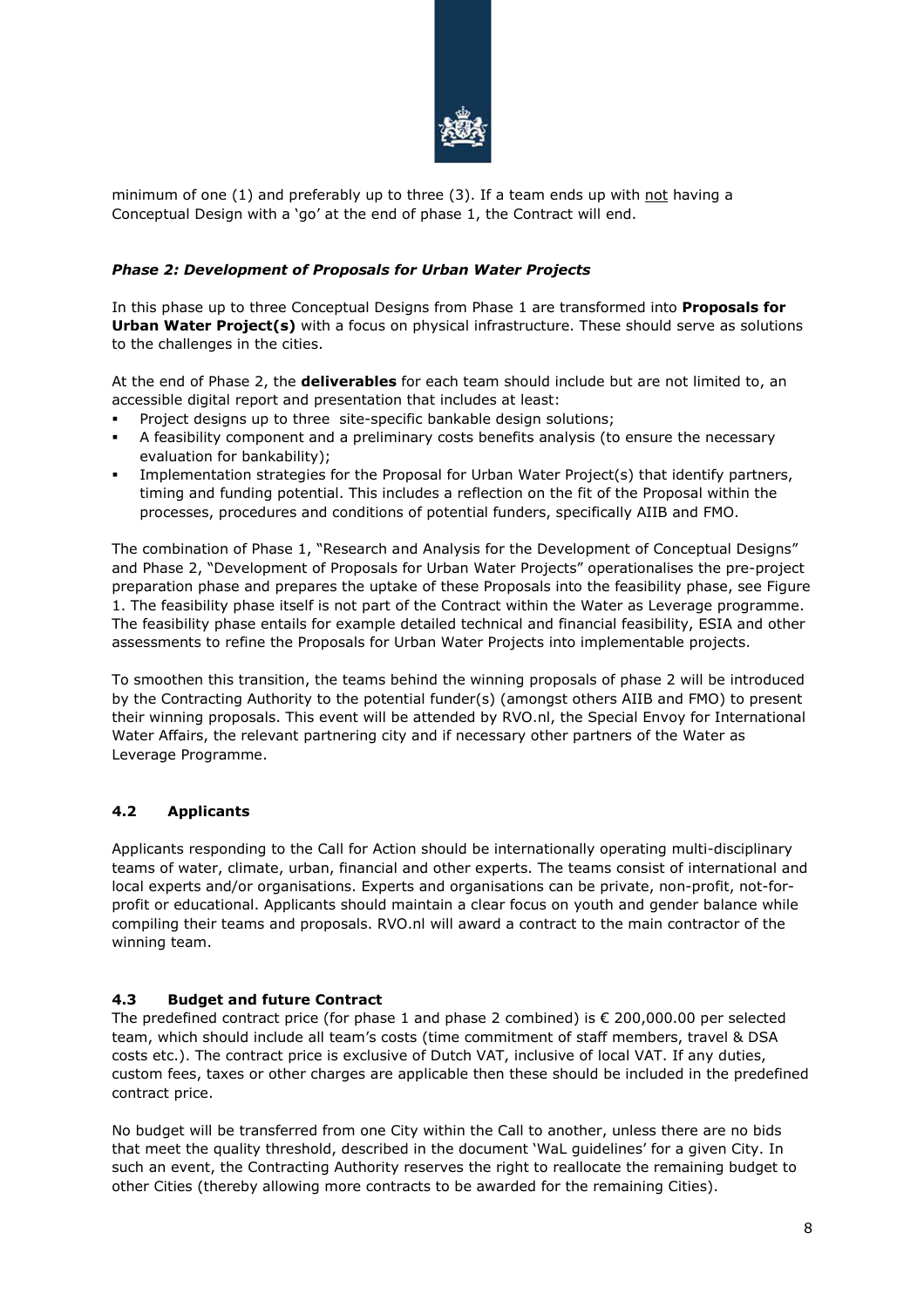

For Phase 1 a pre-defined contract price of € 75,000.00 (lump sum) has been set. Those teams that receive a go for Phase 2 will receive an additional sum of  $\epsilon$  125,000.00 (lump sum).

In order to meet the end results aimed for by the Water as Leverage programme, applicants are expected to provide an in-kind investment as referred to in the WaL guidelines. As part of the programme, selected teams are supported through a Knowledge Support Track (please refer to chapter 6), with Local Design Workshops and Regional Workshops.

The Intellectual Property Rights generated by a contractor during the Call within the Water as Leverage contract will be assigned to that Contractor, with an appropriate right of use for the Contracting Authority. A call-back provision will ensure that IPRs that are not exploited within 4 years after the contract end date will return to the Contracting Authority. (please refer to the WaL Contract)

#### **4.4 Award criteria**

Applicants must submit a short Bid per team for the city of choice (please refer to WaL proposal format). It is possible to apply for more than one city and/or for more than one proposal per city. The Bid needs to address the following three topics, with the underlying award criteria. The topics and underlying award criteria are:

- *1. Understanding of the challenge (20 points)* 
	- The extent of how well the applicant shows a comprehensive understanding of the urgent urban, water and climate challenges and the needs in the city of his choice.
	- The extent of how well the applicant shows a clear understanding of the complex planning context in which the final end result(s) of the Call for Action should be embedded.
- *2. Quality of the approach and first ideas to address the city challenge (40 points)* 
	- The extent to which the proposed idea addresses the urgent urban, water and climate adaptation needs of the city.
	- The extent to which this idea could address urban, water and climate change challenges in other cities (opportunity to replicate and scale up the proposals).
	- The extent to which the Bid shows a clear approach to reach the deliverables as described in this document (see paragraph 4.1), within the timeframe and budget of the Contract;
	- The extent to which the Bid shows a clear understanding of potential risks and how to cope with these risks through an assessment and risk management strategy;
	- The extent to which the approach shows youth and gender balance in the local coalitions and in the way to build local capacity;
	- Experience with similar relevant projects and quality of past work.
- *3. Quality of the team and project management (40)* 
	- The quality and composition of the team, taking youth and gender balance into account;
	- The extent to which the expertise of the team and the time dedicated by individual team members / organisations match with the chosen approach;
	- The extent to which the team composition explicitly shows a balance between local and international expertise;
	- The extent to which the Bid shows a clear project management structure.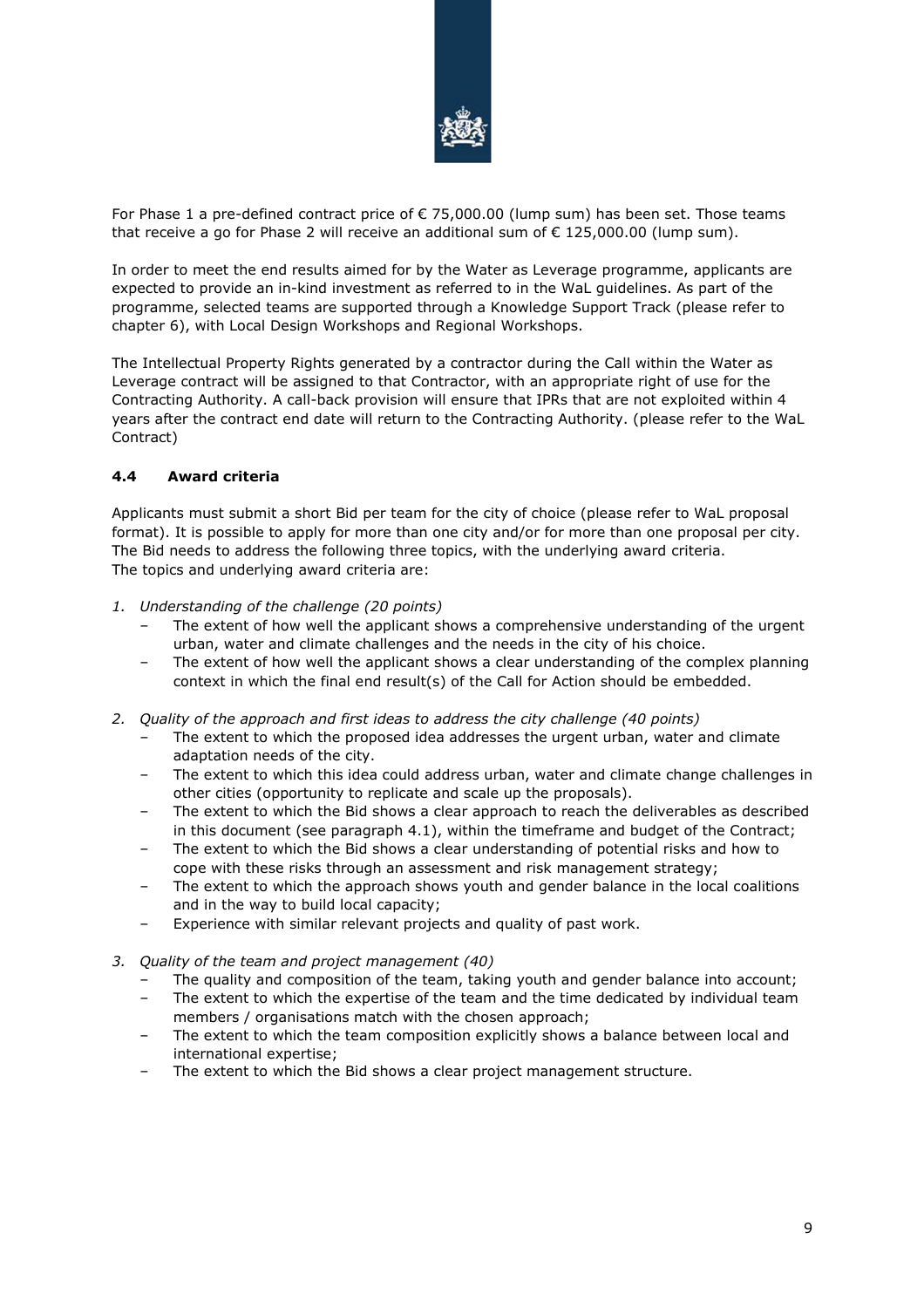

# 5 Ultimate beneficiaries of the Call for Action

The ultimate beneficiaries of the Call for Action are the cities of Chennai, Khulna and Semarang. Their challenges are described in brief below. This information is derived from the 'Setting the Scene' document with helpful information about the three designated cities.

#### **Chennai in India: a Lake Metropolis by the Sea**

Chennai is the second largest port in India and is located on the south eastern coast of the country. In addition to being an important trade centre, the city is also known for its healthcare, automotive, software export and chemical industries. Today, industrial corridors are being built to better connect these production zones to India's interior by road transport. For this reason, Chennai attracts many workers and is the fourth most populated metropolitan area of India. According to forecasts, these demographic figures will increase by another 30% by 2030.

Although water and culture are historically strongly intertwined- as can be seen in the many temple ponds and water tanks that function as retention basins- rapid urbanization and overexploitation of these scattered wetlands and other marshes lead to the expansion of impenetrable soil and the failure of the drainage system. The channels of Chennai are increasingly filled with several tons of waste. In addition to clogging up the drainage systems, this waste also makes the water unsuitable for consumption, irrigation or for bathing. Industrial pollution and sewage water discharged into the rivers also increases the risk of spreading diseases.

Today, the city only consists of 15% wetlands, whereas 30 years ago wetlands still accounted for 80% of the urban area. In addition, about 40% of the coast of Chennai is currently threatened by erosion caused by rising sea levels, changing sea currents and hard sea defences such as dikes and dams.

#### **Khulna in Bangladesh: a Pond City amidst the Delta**

Khulna is part of the largest delta in the world: the Ganges-Brahmaputra Delta. The largest part of this delta consists of a labyrinth of canals, swamps, lakes and flood plains and is mainly composed of alluvial soils, making it a very fertile region. Khulna is also the gateway to the Sundarbans: the world's largest mangrove forest and the home of the royal Bengal tiger.

The urban structure of the city is dominated by dozens of ponds. Originally these were used as a drinking water supply, for washing and bathing and for aquaculture. Like Khulna's canals and rivers, many of these ponds have been drained and used for real estate development. In addition to immediate water problems caused by poor water drainage, high water stress, seasonal flooding of rivers and rising sea levels, only 64% of the population of Khulna has direct access to potable water. By consequence, many depend on public tube pumps. The increase in salinity in the Khulna area represents a serious new challenge for the sustainable development of the city: harvest yields are falling and food prices are rising threatening food security and the water supply, and climate migration is a growing phenomenon.

#### **Semarang in Indonesia: a Sinking City between Coast and Hills**

Semarang is a port city on the north coast of the Indonesian island of Java that is stretched between the sea and the hills. Because of its central position, it is of strategic importance for domestic trade and transit. However, Semarang has a strongly fluctuating coastline, created by natural sedimentation processes and man-made sea-harvested areas. The coast was formerly protected by long stretches of mangrove forest. Urbanization and aquafarming are the main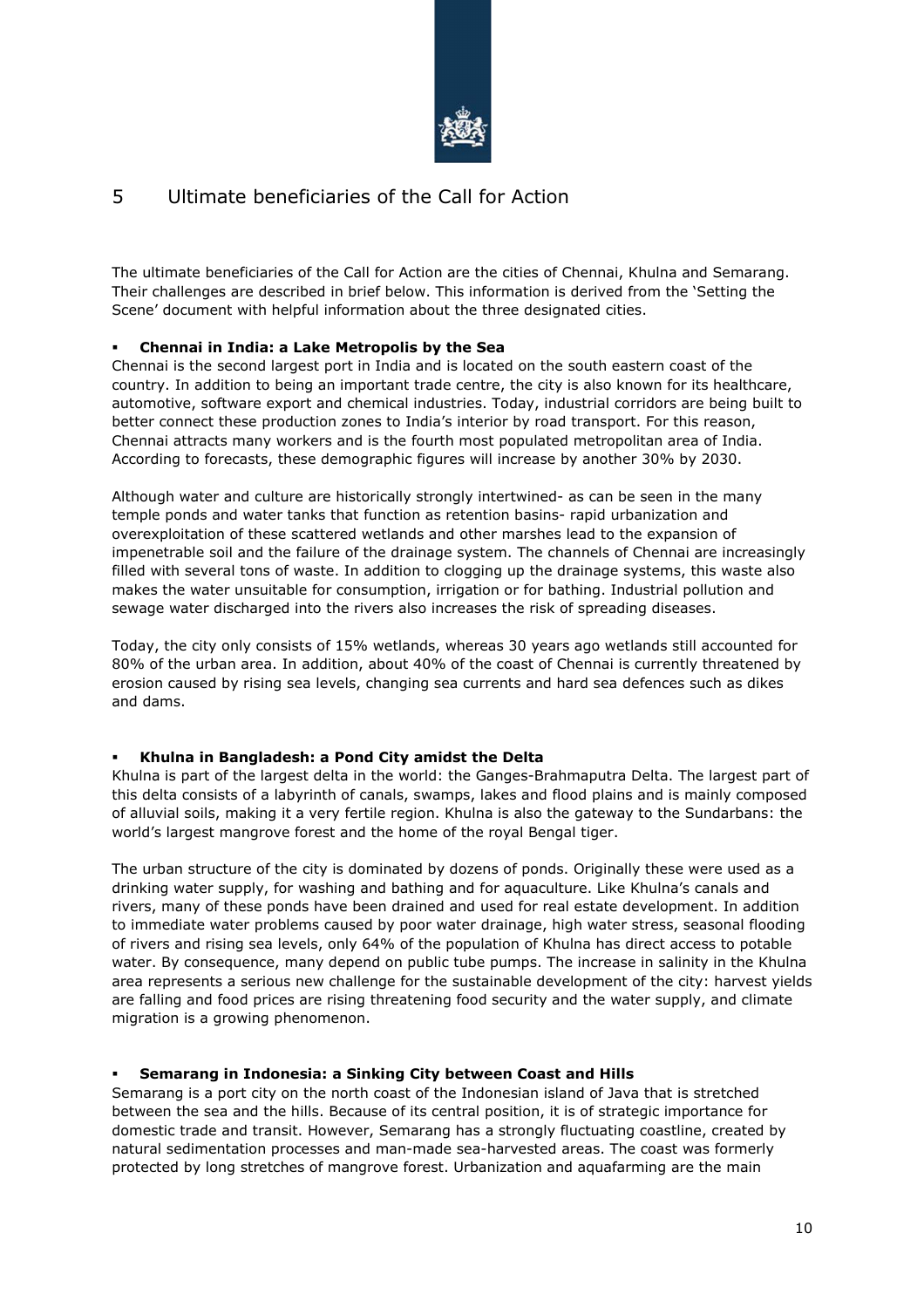

causes of the mangrove forest's decline, which in turn has led to coastal erosion, flooding and salinization.

Currently, programs have been started to restore these mangrove forests, but these initiatives cannot stop the larger subsidence problem. Semarang is a sinking city. Each year the soil drops 8 cm in the most affected areas. By way of comparison: the rise in sea levels as a result of climate change is only 2 mm per year.

The main cause of this subsidence may be the pumping of drinking water from the deep aquifers. Regardless, the problem is acute and the land is expected to subside even further if the causes are not addressed. In the future, parts of the city will therefore be below sea level, which only increases the vulnerability to flooding during high tide. This is also deeply intertwined with the recent rapid urbanization that has been taking place especially in the upper hilly areas. The urbanisation of the previously green space on the hills also leads to more flash floods and a decline in the water supply.

The coastal defence master plan that is currently under construction consists of a large dike structure that will serve as an important highway connection to East and West Java, but the weakest links in this approach still have to be investigated.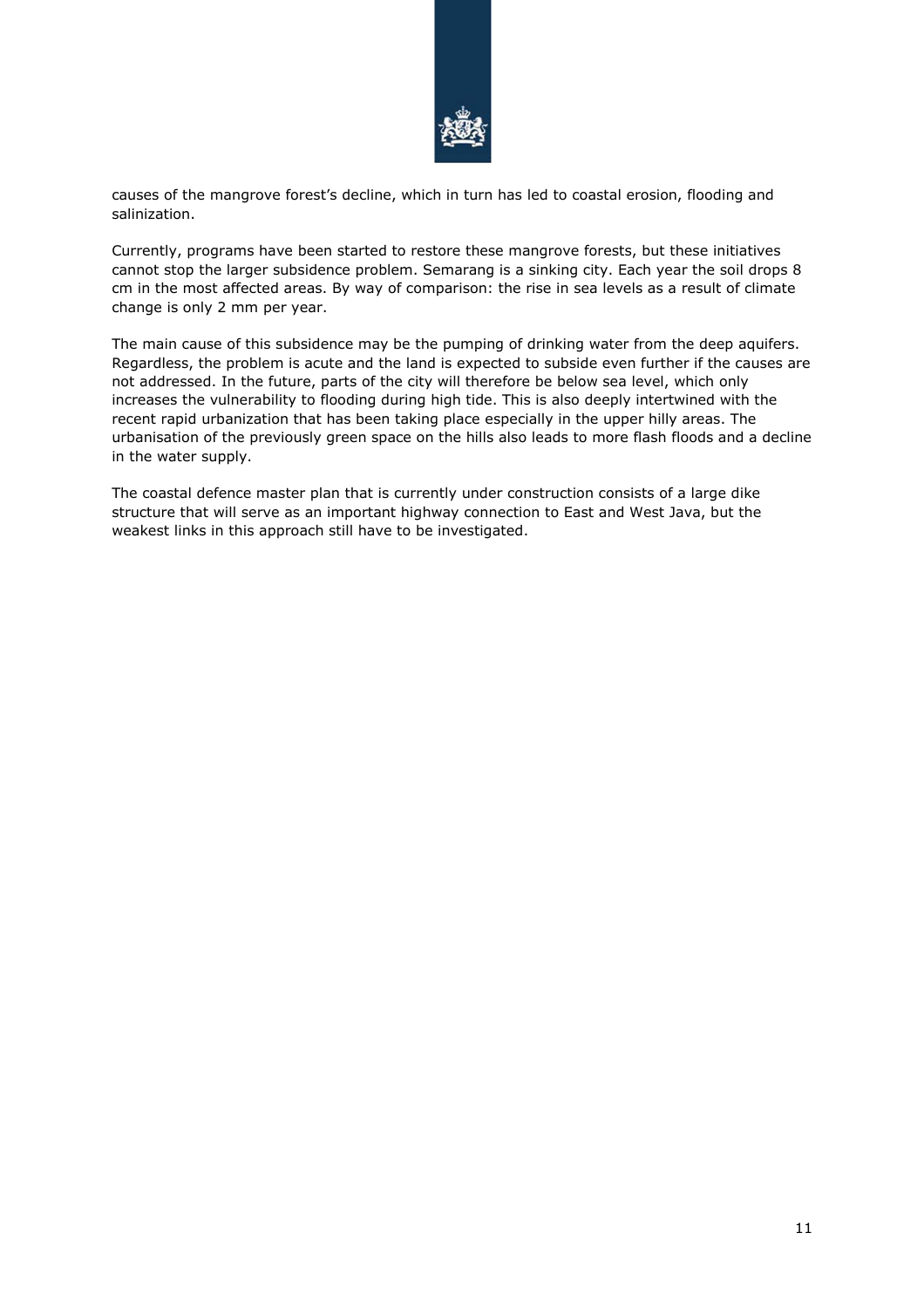

# 6 Knowledge Support Track

#### **6.1 Local Design Workshops**

Substituting the Call, to support the teams and cities, RVO.nl will organise local design workshops in each of the three cities in cooperation with Partners for Resilience (PfR). RVO.nl, PfR and 100 Resilient Cities will work with each city to bring together leaders of local communities, local experts and local government representative(s). Partners of the Water as Leverage Programme will participate as well.

Partners for Resilience is an alliance of 50 civil society organisations, active at grassroots, national, regional and global level, who jointly advocate for increased investments in disaster preparedness and disaster prevention. PfR has been asked to share knowledge and information on the local 'resilience' context to the teams, on subjects such as urban flooding, informal settlements, water management, subsidence, land rights, laws & regulations, inclusion, gender etc. PfR partners incountry will share and collect the most important data, information, and maps and will advise on which local stakeholders should be participating in the workshops, in close cooperation with RVO.nl and the local government.

The winning teams are obliged to participate actively in the local design workshops organized in their selected city. It is the responsibility of the teams to engage in building local coalitions, capacity and local support during the process and as part of the deliverables.

The workshops will be designed to meet the needs of both the teams and the cities. Through an approach combining research and design, these workshops will give teams a better understanding of the region's strengths and its vulnerabilities and the local context (culture, vulnerable communities, etc.). It will help the teams to develop work processes in close collaboration with local stakeholders and also to share ideas, information and data as well as discuss their conceptual designs/proposals with the local community and the other city team. These workshops will be organised on three occasions: September, early December and March 2019.

| <b>Date</b>               | <b>Activity</b>                                                  |
|---------------------------|------------------------------------------------------------------|
| September 2018            | Local workshops in Chennai, Khulna and Semarang (consecutively*) |
| December<br>Early<br>2018 | Local workshops in Chennai, Khulna and Semarang (consecutively*) |
| Early March 2019          | Local workshops in Chennai, Khulna and Semarang (consecutively*) |

*Preliminary timetable for the Knowledge Support Track* 

\*exact sequence of the cities is still to be decided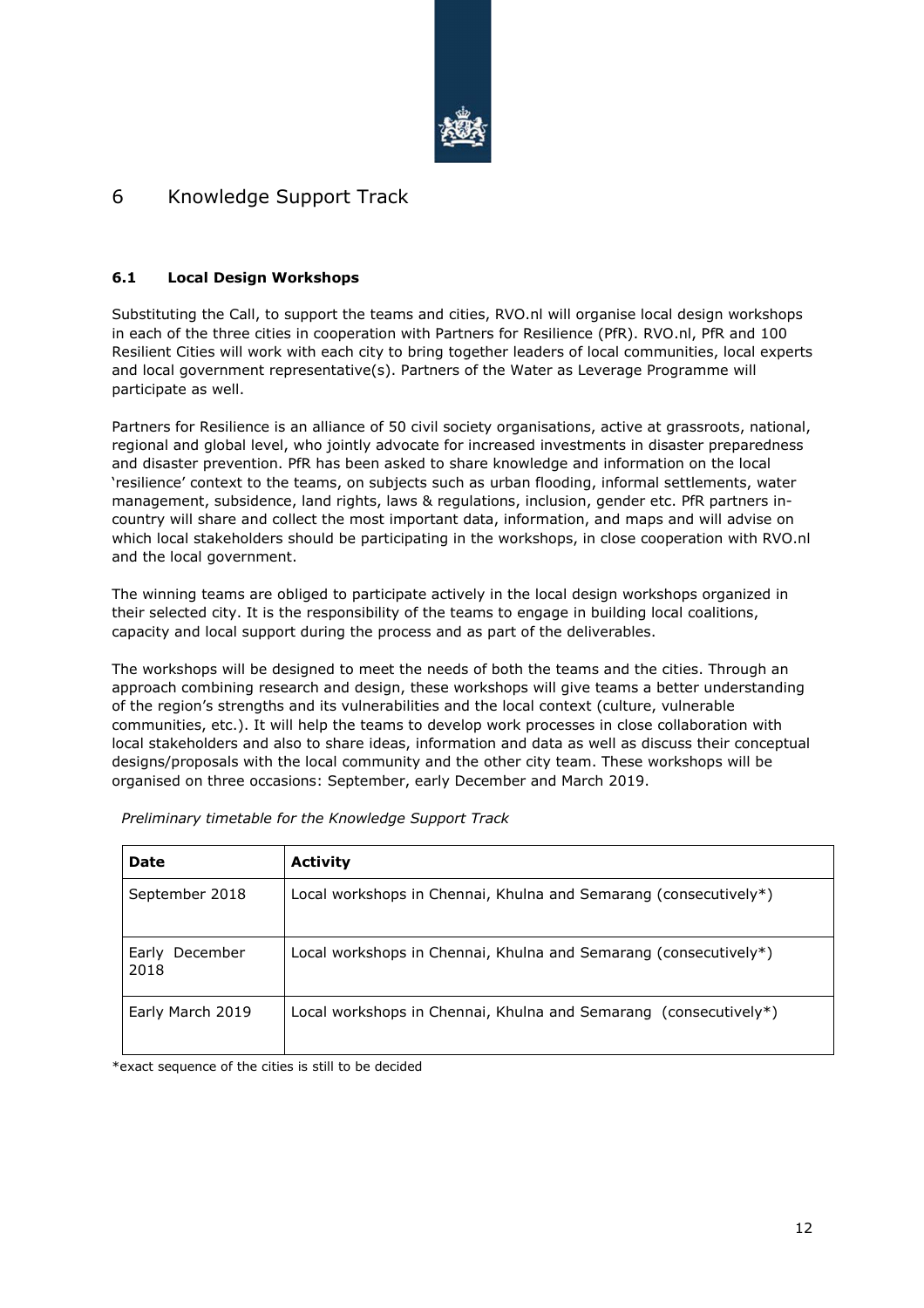

#### **6.2 Regional Workshops**

RVO.nl will organise two regional workshops in Singapore to coincide with the last two local workshops. The regional workshops serve two purposes:

- 1. Assessment of deliverables: the winning teams will be asked to present their deliverables to the Advisory Board which – together with RVO.nl – will assess the quality of the deliverables and select the best to move forward to the next phase.
- 2. To share knowledge: with the input of this first Call for Action Water as Leverage has the ambition to come up with a more systemic way to apply the Call for Action to other cities in Asia and the wider world. During regional workshops, in which all teams and partners will be asked to participate, we aim to maintain a continuous and growing knowledge exchange across the region and concrete area-specific projects. This will enable the winning teams and partners of the programme to link common or recurring questions, formulate the most apt solutions, stimulate follow-up programs and guide new or existing innovative practices.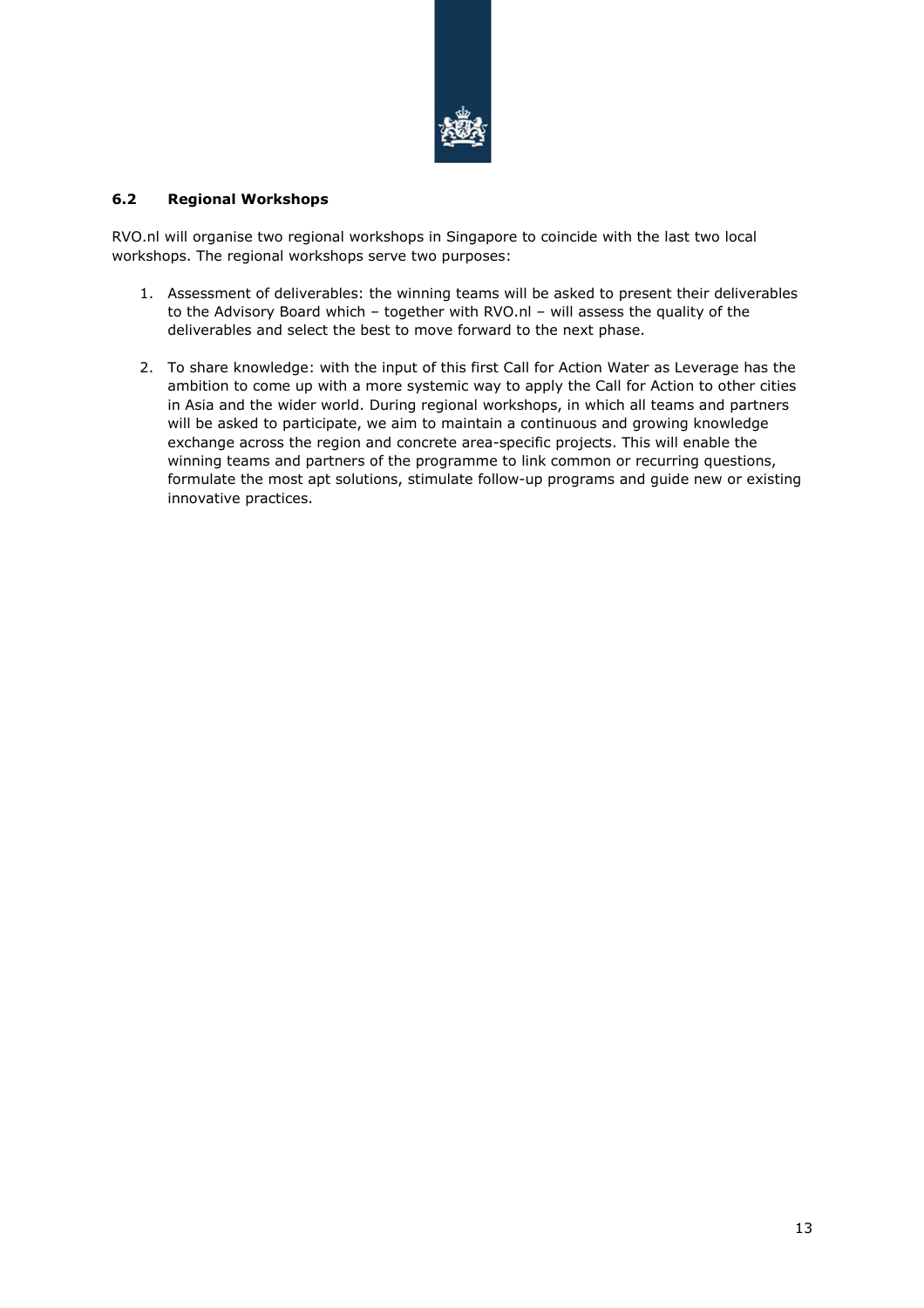

# 7 Information meeting

On Thursday 26 April, from 10.30h to 13.00h CEST an information meeting will be organised. Water as Leverage and the application procedure will be explained. During this meeting there will be an opportunity to ask questions. The meeting will be held at VNO-NCW/NLinBusiness, Malietoren, Bezuidenhoutseweg 12 The Hague. It will be conducted in English. Please register by sending an email to WaL@rvo.nl

The meeting will be live streamed at: https://www.youtube.com/RvoNl/live and will be available afterwards via a link to be communicated.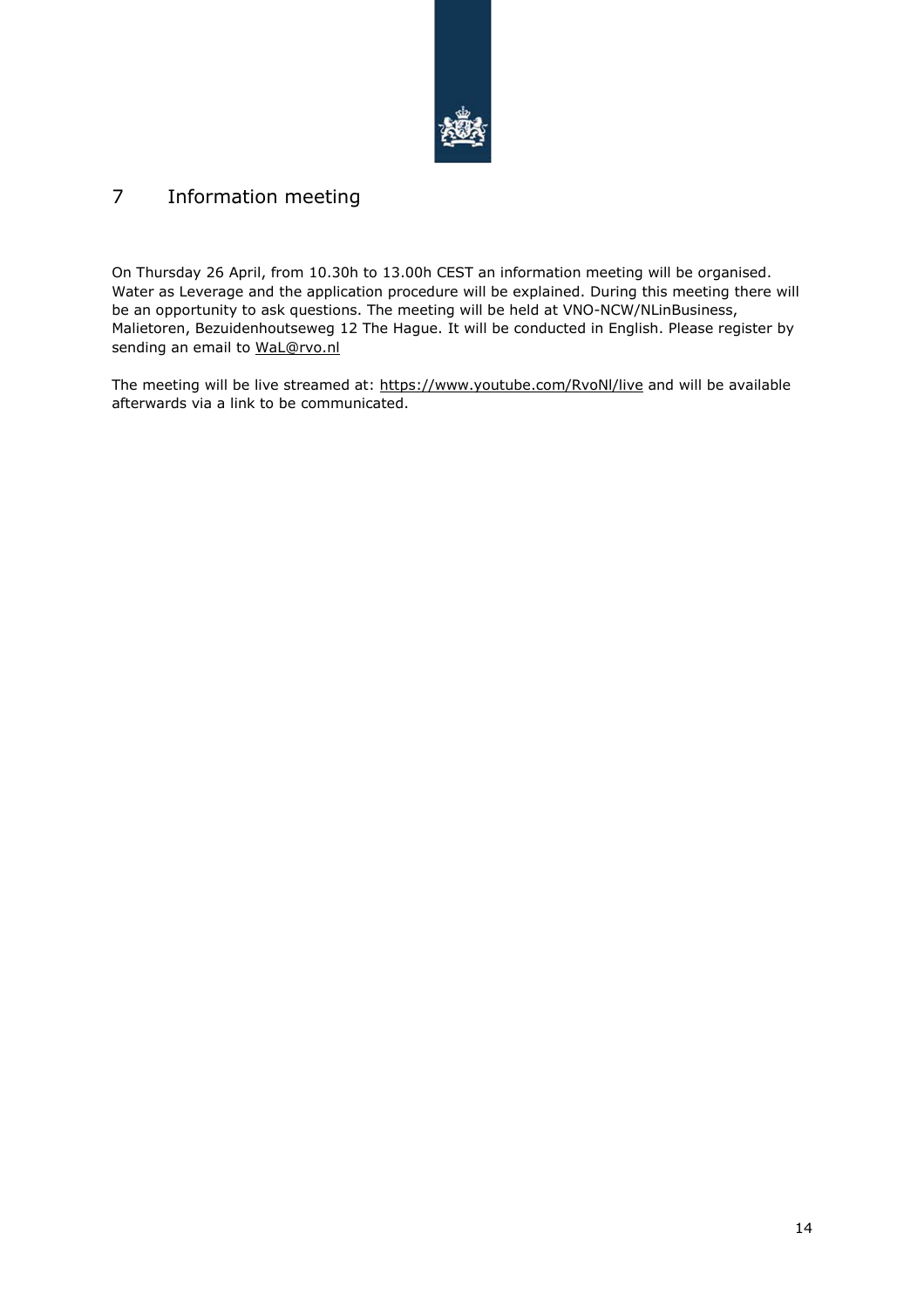

# 8 Documents, information and contact

The following documents, information and contact procedures are part of this Call for Action:

- The **Questions and Answers** document. This contains a summation of all anonymised questions and answers addressed to the contact point. Questions can be directed to WAL@rvo.nl. The answers to the questions will be published in the 'Questions and Answers Document' on https://english.rvo.nl/waterasleverage.
- The **Call for Action**. This document.
- The **WaL Guidelines**. This describes the procedure of the challenge.
- The **formats, application form and the contract** which are mentioned in the Guidelines.

If there are contradictions between these documents, then the aforementioned document prevails the later mentioned document. The documents can be downloaded from the website https://english.rvo.nl/waterasleverage

The background document Setting the Scene will be available for download at www.waterasleverage.org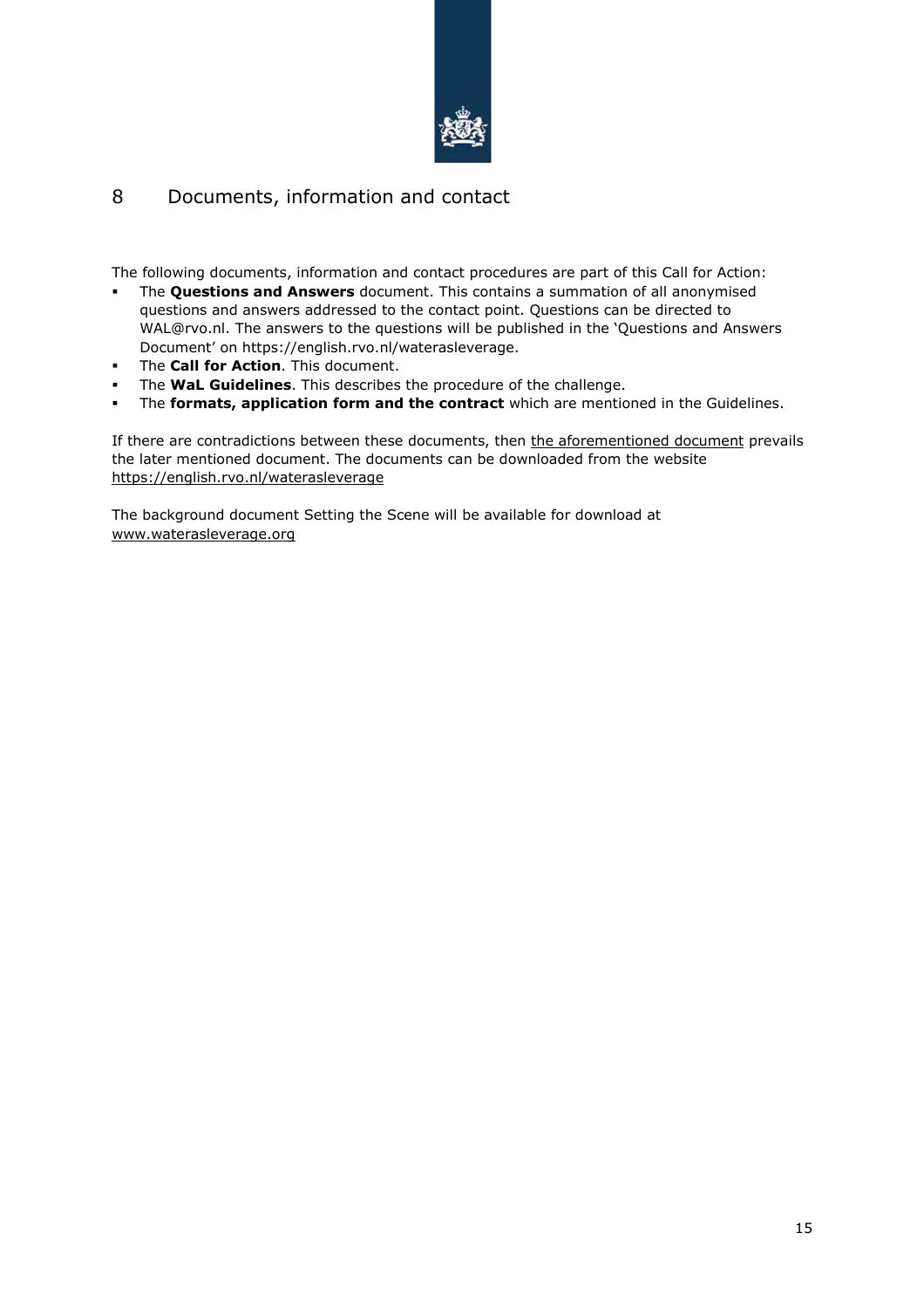

# 9 Submission of Bids

Bids within the Call for Action Water as Leverage for Resilient Cities Asia can be submitted to the Netherlands Enterprise Agency (RVO.nl) through email: WaL@rvo.nl. The Bid must be received on **18 June 2018, 12:00 CEST.** 

A complete Bid consists of (digital):

- 1. A completed and signed Water as Leverage Application Form;
- 2. The Proposal according to the Water as Leverage Proposal Format, including annexes.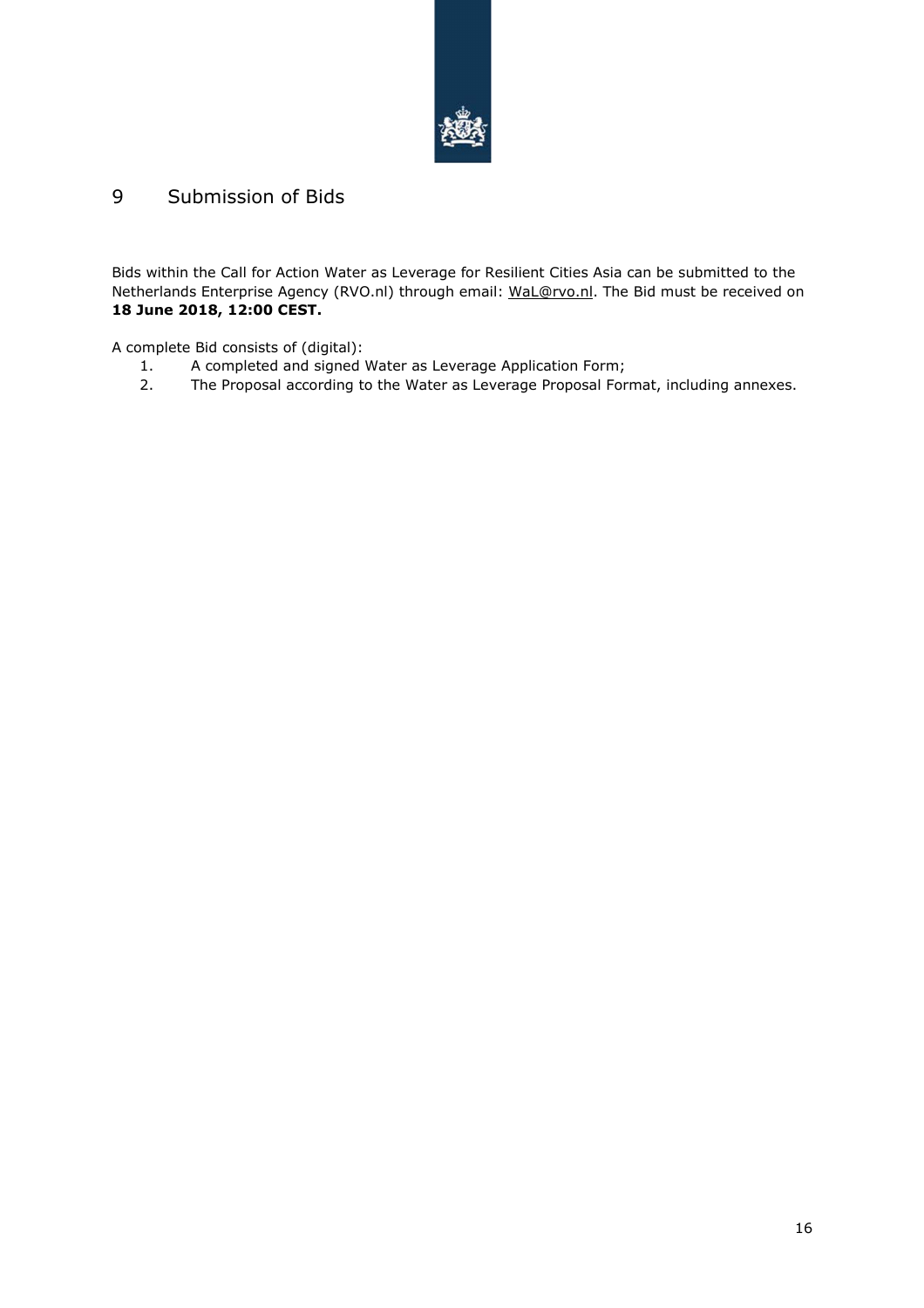

# 10 Preliminary time table for the Programme

| <b>Date</b>              | <b>Activity</b>                                                 |
|--------------------------|-----------------------------------------------------------------|
| 22 April 2018            | Publication of the Water as Leverage Call for Action document   |
| 26 April 2018            | Information meeting                                             |
| 18 June 2018, 12:00 CEST | Deadline for Bids                                               |
| early July 2018          | Assessment by experts                                           |
| 13 July 2018             | Applicants notified of award decision                           |
| end of July 2018         | Contract sent to winning teams                                  |
| September 2018           | Local workshops in Chennai, Khulna and Semarang (consecutively) |
| Early December 2018      | Local workshops in Chennai, Khulna and Semarang (consecutively) |
| Early December 2018      | Regional workshop in Singapore, connected to the local workshop |
| Early December 2018      | Completion of Phase 1                                           |
| December 2018            | Contractors notified of Phase 2 decision                        |
| Early March 2019         | Local workshops in Chennai, Khulna and Semarang (consecutively) |
| Early April 2019         | Regional workshop in Singapore                                  |
| Early April 2019         | Completion of Phase 2                                           |

The Contracting Authority reserves the right to adjust the time table, if necessary. This will be communicated to applicants in a timely manner.